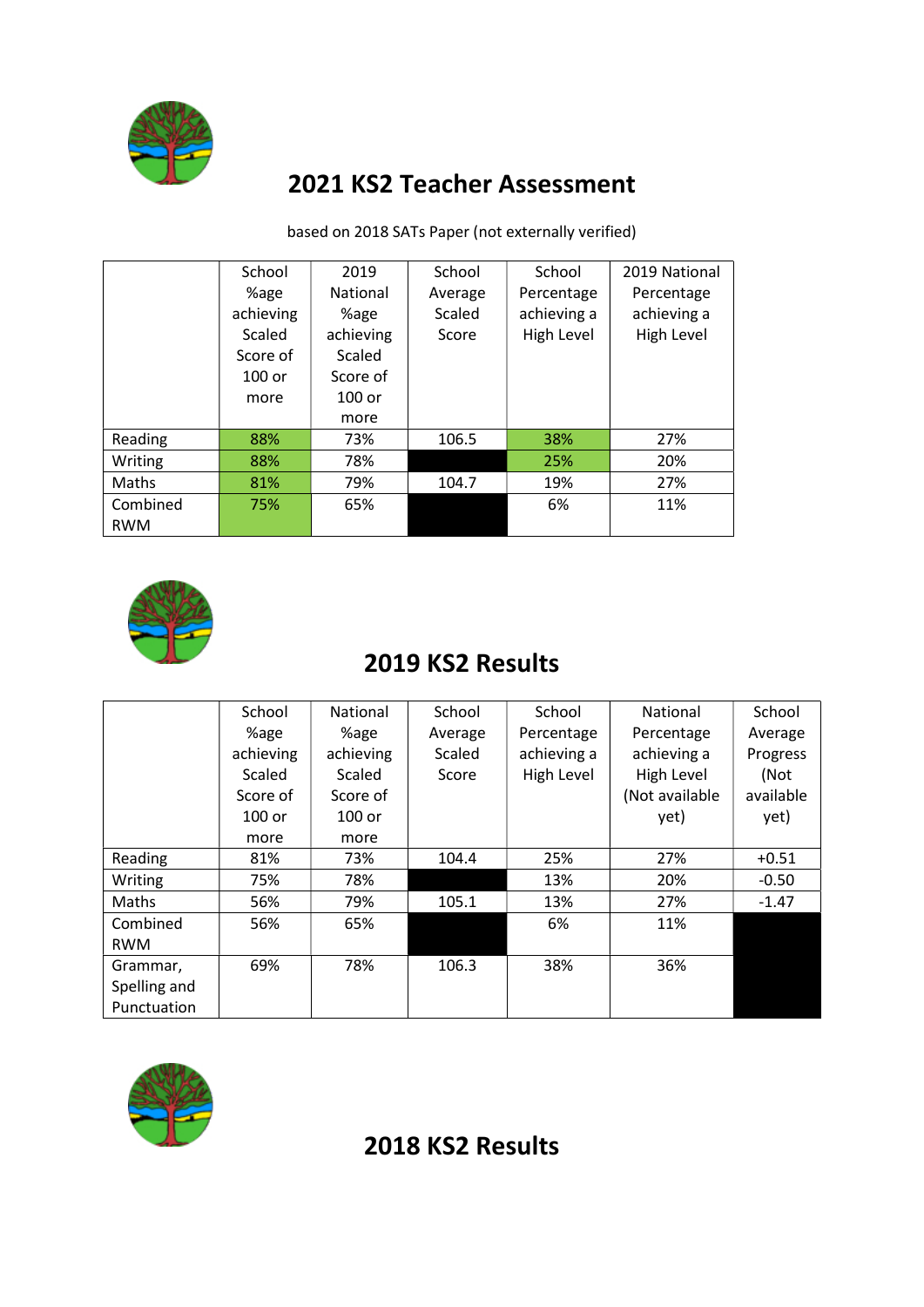|              | School    | National  | School  | School      | National       | School    |
|--------------|-----------|-----------|---------|-------------|----------------|-----------|
|              | %age      | %age      | Average | Percentage  | Percentage     | Average   |
|              | achieving | achieving | Scaled  | achieving a | achieving a    | Progress  |
|              | Scaled    | Scaled    | Score   | High Level  | High Level     | (Not      |
|              | Score of  | Score of  |         |             | (Not available | available |
|              | $100$ or  | $100$ or  |         |             | yet)           | yet)      |
|              | more      | more      |         |             |                |           |
| Reading      | 86%       | 75%       | 106.7   | 29%         | 28%            | $-0.87$   |
| Writing      | 86%       | 78%       |         | 29%         | 20%            | $-0.95$   |
| Maths        | 86%       | 76%       | 104.9   | 14%         | 24%            | $-1.89$   |
| Combined     | 86%       | 64%       |         | 14%         | 10%            |           |
| <b>RWM</b>   |           |           |         |             |                |           |
| Grammar,     | 86%       | 82%       | 108.0   | 36%         | 31%            |           |
| Spelling and |           |           |         |             |                |           |
| Punctuation  |           |           |         |             |                |           |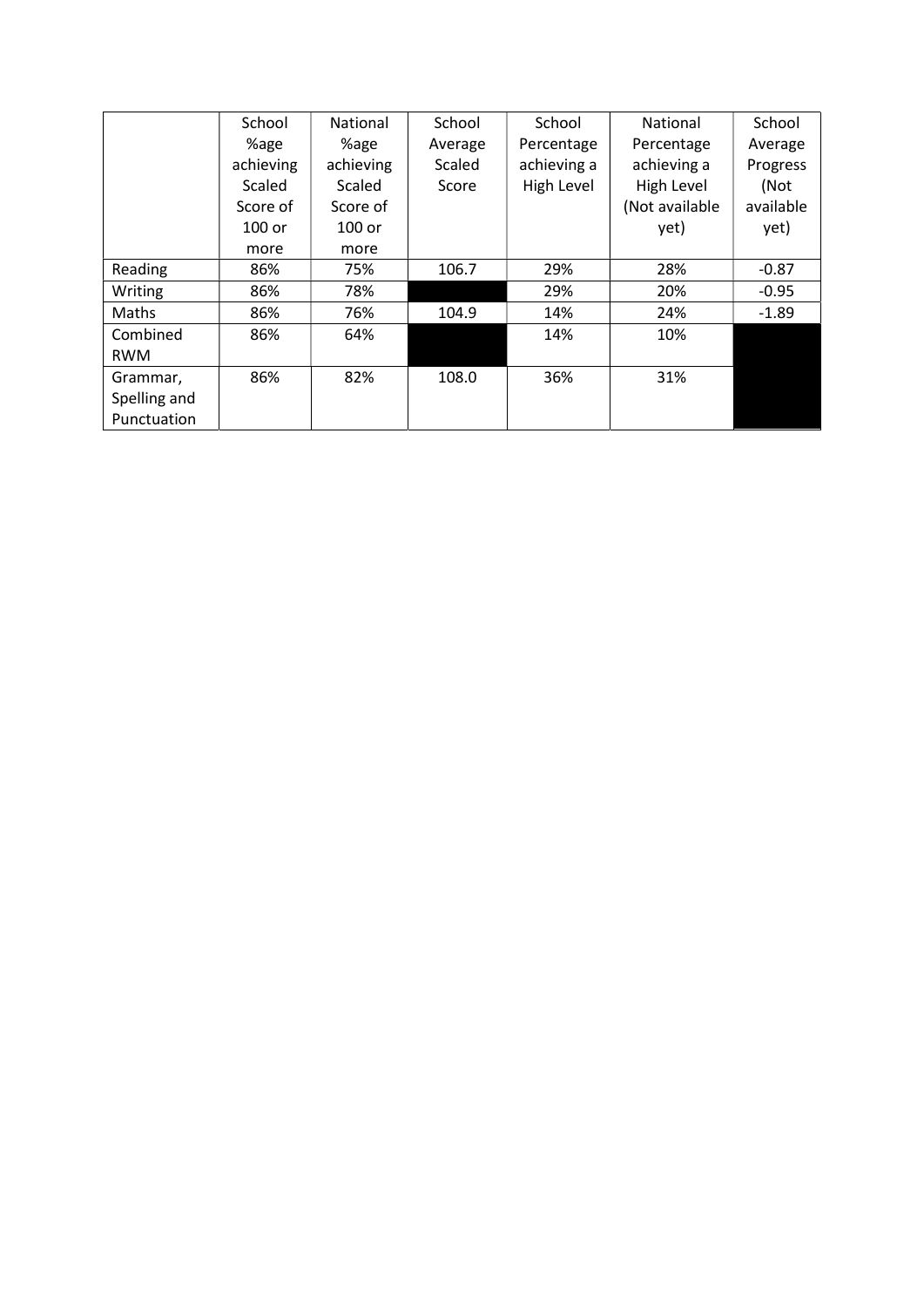

# 2017 KS2 Results

|              | School    | National  | School  | School      | National       | School    |
|--------------|-----------|-----------|---------|-------------|----------------|-----------|
|              | %age      | %age      | Average | Percentage  | Percentage     | Average   |
|              | achieving | achieving | Scaled  | achieving a | achieving a    | Progress  |
|              | Scaled    | Scaled    | Score   | High Level  | High Level     | (Not      |
|              | Score of  | Score of  |         |             | (Not available | available |
|              | $100$ or  | $100$ or  |         |             | yet)           | yet)      |
|              | more      | more      |         |             |                |           |
| Reading      | 86%       | 71%       | 107.1   | 43%         | 25%            | $+1.76$   |
| Writing      | 86%       | 76%       |         | 43%         | 18%            | $+2.16$   |
| Maths        | 93%       | 75%       | 104.6   | 14%         | 23%            | $-0.87$   |
| Combined     | 86%       | 61%       |         | 7%          | 9%             |           |
| <b>RWM</b>   |           |           |         |             |                |           |
| Grammar,     | 93%       | 77%       | 107.9   | 36%         | 31%            |           |
| Spelling and |           |           |         |             |                |           |
| Punctuation  |           |           |         |             |                |           |



### 2016 KS2 Results

|              | School    | National  | School  | School      | National    | School   |
|--------------|-----------|-----------|---------|-------------|-------------|----------|
|              | %age      | %age      | Average | Percentage  | Percentage  | Average  |
|              | achieving | achieving | Scaled  | achieving a | achieving a | Progress |
|              | Scaled    | Scaled    | Score   | High Level  | High Level  |          |
|              | Score of  | Score of  |         |             |             |          |
|              | $100$ or  | 100 or    |         |             |             |          |
|              | more      | more      |         |             |             |          |
| Reading      | 76%       | 66%       | 104.5   | 35%         | 19%         | 3.51     |
| Writing      | 82%       | 74%       |         | 29%         | 15%         | 4.2      |
| Maths        | 76%       | 70%       | 103.9   | 42%         | 17%         | 2.38     |
| Combined     | 65%       | 53%       |         | 24%         | 5%          |          |
| <b>RWM</b>   |           |           |         |             |             |          |
| Grammar,     | 82%       | 72%       | 105.8   | 29%         | 23%         |          |
| Spelling and |           |           |         |             |             |          |
| Punctuation  |           |           |         |             |             |          |